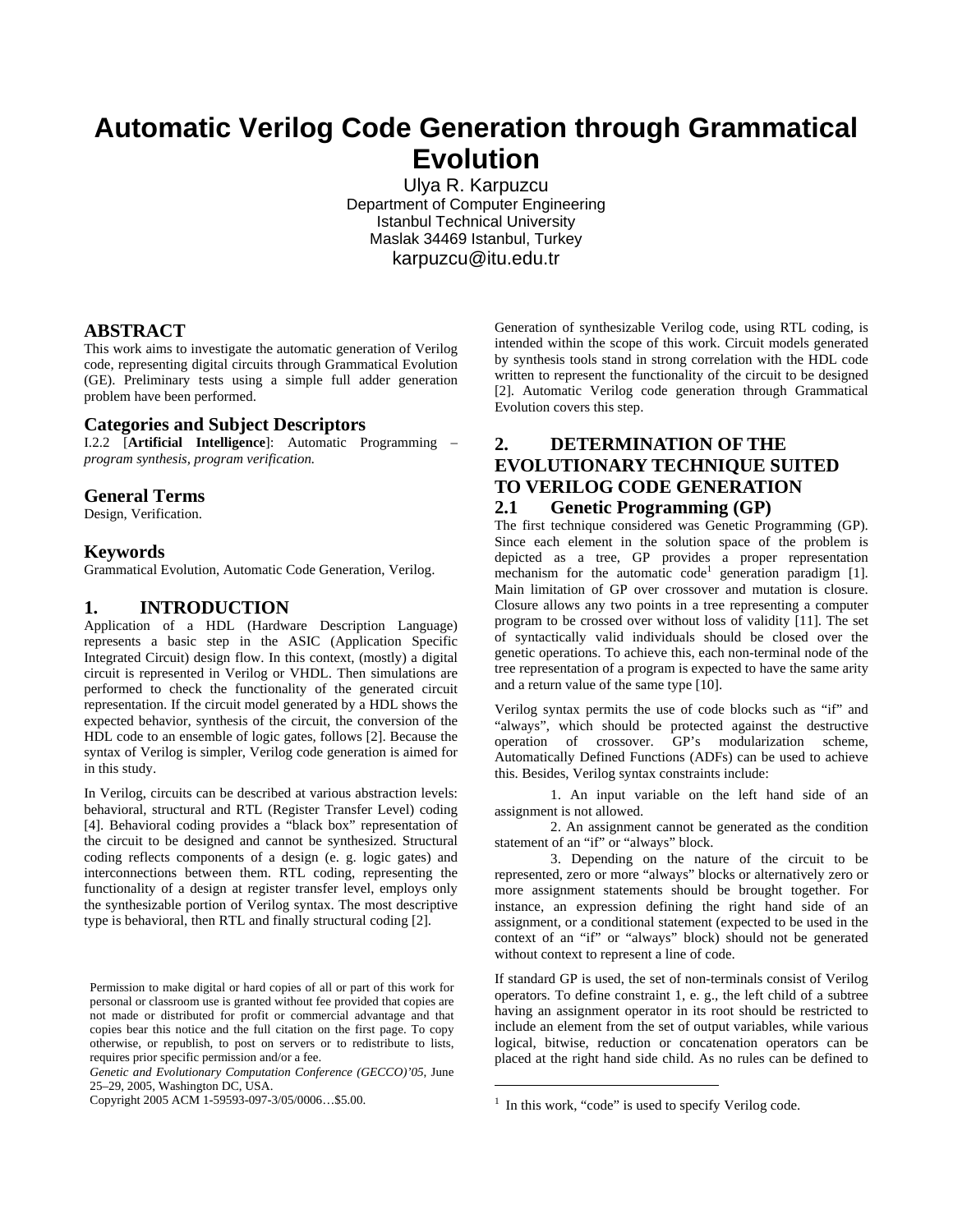manipulate the selection on the function (non-terminal) and terminal set to determine the function or terminal corresponding to a certain node of the tree, generation of syntactically correct Verilog code cannot be guaranteed if standard GP is employed.

To overcome the mentioned problem of standard GP, GP variants such as Grammatically Based Genetic Programming [12], Strongly Typed Genetic Programming (STGP) [3] or Derivation Tree Based Genetic Programming (DTGP) [10] are introduced. Grammatically Based Genetic Programming benefits from context free grammars to meet structural requirements. The derivation steps for each individual (according to the preset grammar defining constraints to be followed) are given as the nodes of the tree representing the individual. The program code of the individual can be detected by traversing the leaves of the tree (derivation tree) from left to right [12]. In STGP, the number and type of arguments for each function and the return type of the function (the "signature" of a function) is defined before the construction of the initial population to force the generation of valid individuals only. Since the signatures are to be preserved over genetic operations, more sophisticated operators than the ones used by standard GP are needed. STGP uses the basic tree structure of the standard GP [3]. DTGP aims to design solely syntactically correct individuals by introducing constraints as derivation trees [10]. Derivation trees represent individuals as well.

The modified approaches can be used to assign different subsets of function and non-terminal sets as arguments to functions, thus all appear to be suitable to define Verilog syntax constraints.

### **2.2 Probabilistic Incremental Program Evolution (PIPE)**

Another technique suitable for automatic code generation is PIPE (Probabilistic Incremental Program Evolution) [9]. Individuals are represented by n-ary trees, n being the maximum arity. Programs are generated in accordance with the probabilistic prototype tree (PPT) suited to the problem at hand. The PPT is a complete n-ary tree. Each node of PPT contains a variable probability vector and each element of the vector corresponds to an element of the function or terminal set. Nodes are characterized by their depth and width coordinates. To determine the terminal or function corresponding to a certain node of an individual, the node of PPT having the same coordinates is examined. This node gives the probability of association of a certain terminal or function with the node in the individual tree under operation. Initially the PPT contains only the root node. Subtrees of PPT are created dynamically, when a function is selected for a node in the individual tree, and no node (or an insufficient number of nodes) is present to define its arguments in the PPT (*growing*). In a similar manner, subtrees of PPT not required as function arguments are pruned. After a population gets evaluated, *learning from population* (PPT probabilities are modified to increase the probability of generating the best program found in the current generation.) and mutation of the PPT (influenced by the current best solution) follows. This is the only genetic operation used.

If a node in the PPT has a dominant probability for an assignment, e.g., the children of this node, corresponding to the arguments, should be organized to generate an output variable on the left hand side to stay in accordance with constraint 1. This could be achieved by setting the probability vectors corresponding to arguments accordingly, but PIPE does not permit such a

modification. As long as no *growing* is required, the nodes of PPT cannot be manipulated in the generation phase of an individual. If *growing* were required, the new node to be inserted to generate an argument could not be determined in advance without any knowledge about the function associated with the parent node (since arguments are function dependant) and PIPE does not provide such an "inter-node communication" mechanism. Hence, PIPE turns out not to be suited to the Verilog code generation problem.

### **2.3 Grammatical Evolution (GE)**

A method making use of context free grammars, Grammatical Evolution (GE) [7] was examined next. GE is capable of generating compilable code in any language, provided that the search space is limited by the BNF (Backus Naur Form) representation of the language concerned. Depending on the nature of the problem, a subset of the BNF representation can be employed to further restrict the search space. The first step in applying GE to a problem covers the determination of a BNF representation [8]. BNF representation defines a set of production rules that map non-terminals to terminals.

In GE, the individuals are represented as binary strings of fixed length. The binary string is organized as a set of adjacent codons of 8 bits [7]. However, which (adjacent) portion of codons is to be reflected on the phenotype changes from individual to individual. GE can be regarded as a variable length linear genome system, since the size of genetic material to be reflected on the phenotype changes from individual to individual [8].

To generate an individual, first the start symbol, a non-terminal, is mapped. Production rules provide all possible mappings (various non-terminals or terminals) for a non-terminal. To determine which mapping to use, the integer value of each codon of 8 bits is calculated. Then, a rule to map a non-terminal is determined by the modulo operation of the *integer codon value* by the *number of production rules associated with the current non-terminal* [8]. If a non-terminal characterized by the 3 production rules <binary-op> ::  $\langle$ bitwise-and $\rangle$  (0)  $|\langle$ bitwise-or $\rangle$  (1)  $|\langle$ bitwise-xor $\rangle$  (2) is to be mapped and the codon value read is 7, e.g., rule 1 (*7 mod 3*), namely bitwise-or will be selected. IN GE, to determine a production rule, each time a different codon is read and the binary string corresponding to an individual is traversed [7]. It is probable that the generated code of an individual contains non-terminals, when the genotype of the individual is fully traversed. Then, the codons of the individual are reused by wrapping the binary string genome. In this manner, a codon might be used multiple times until all non-terminals in the generated code are mapped. The relationship between codons and integers are one-to-one, but depending on the non-terminal under operation, the same codon may cause different production rules to be selected [7]. If a codon value results in the same production rule to be selected over and over, invalid individuals are very likely to occur. To help preventing this situation, the maximum number of wrapping events is defined as a parameter of GE. If an individual remains still invalid after the preset permitted maximum numbers of wrappings are carried out, it gets penalized with the lowest possible fitness value. To get rid of invalid individuals –as well as to eliminate those with low fitness values in an effective mannersteady state replacement techniques can be used [5, 6].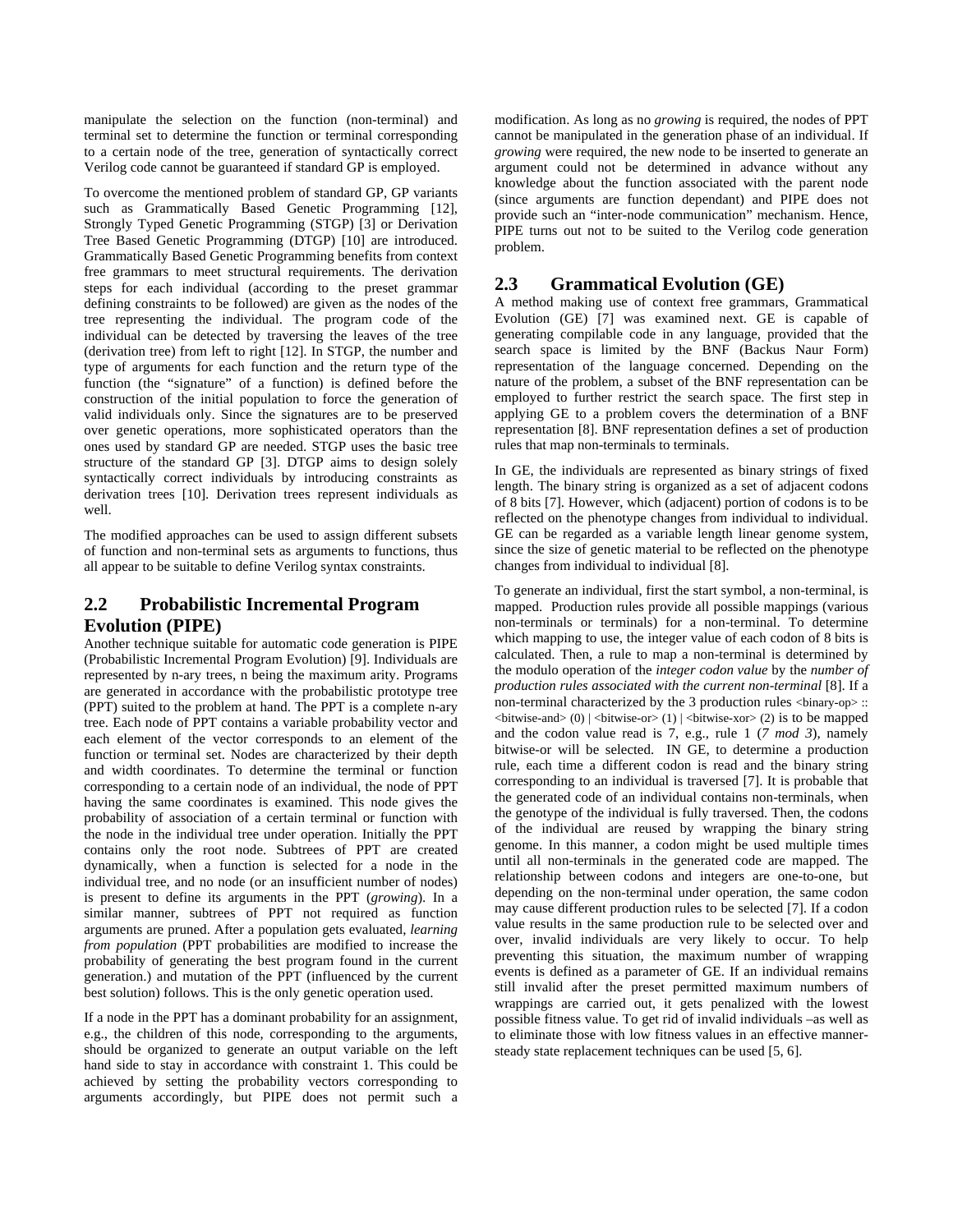#### **2.4 Evaluation of the Techniques**

Bias is defined as all factors having an influence on the form of the solutions. A bias is characterized by its strength and correctness. The more constraints a bias defines, the stronger the bias is. Correctness is taken as a measure of how well a bias is suited to a problem [11]. The solution space should be biased to accelerate the system to find a solution. Verilog syntax represents the correct bias for the automatic Verilog code generation problem. The smaller a subset of the syntax is chosen, the stronger the bias will be. With no bias, individuals violating the Verilog syntax will occur more frequently. They can be penalized by worst-case fitness values; however, they often cannot be evaluated by a fitness function. Even if they can be corrected, they consume system resources [10].

Neither standard GP nor PIPE is suited for a bias (Verilog syntax or a subset thereof) definition for the problem at hand, thus both get eliminated. Candidate techniques are the GP variants mentioned in Section 2.1 and GE. From the GP variants, DTGP and grammatically based GP suffer from extensive space consumption, because the representation (derivation tree) includes not only the generated code of an individual but also the production rules employed. STGP uses the same representation as standard GP, hence is simpler from this viewpoint. But the simplest representation is introduced by GE. Moreover, for DTGP, grammatically based GP and STGP, the operator complexity is higher when compared to the standard GP. GE turns out to be the simplest method with respect to operators as well [12, 10]. Various kinds of GA bit operators can be applied with GE. Since BNF notation (*given in IEEE Std 1362-2001: Verilog Hardware Description Language*) represents the most powerful definition of Verilog syntax and because of its simple representation and operators, in this study, GE is chosen as the evolutionary technique to be employed.

## **3. AUTOMATIC VERILOG CODE GENERATION EXAMPLE**

#### **3.1 Preparation**

As a simple first example, a one bit full adder is chosen. The full adder is expected to calculate the sum *s* of its one bit inputs *a* and *b* by taking the input carry *cin* into consideration. Moreover, the value of the output carry *cout* has to be determined. The fitness of an individual is the number of valid outputs generated over the whole 8 test cases (outputs are combined to a vector and evaluated simultaneously over the 8 test cases). The evaluation stops when an individual of fitness 8 (an optimal solution) is encountered or the maximum number of fitness evaluations is encountered. The truth table is given Figure 1. Open source Icarus Verilog [14] is employed as the Verilog compiler and simulator. The GE tool from [13] used.

The BNF for the subset of Verilog syntax used in this example problem is given below:

 $< S > :: <$  blocking-assignment-s  $> <$  blocking-assignment-cout  $>$ 

```
\langle blocking-assignment-s > :: assign s = \langle rhs >;
```

```
\langle blocking-assignment-cout > :: assign cout = \langle rhs >;
```

```
\langle rhs > :: \langle binary-op > | \langle logical-not >
```

```
\langle binary-op > :: \langle bitwise-and \rangle | \langle bitwise-or \rangle | \langle bitwise-xor \rangle
```

```
\langle bitwise-and \rangle:: \langle argument \rangle \& argument \rangle)
```

```
\langle bitwise-or \rangle :: ( \langle argument \rangle | \langle argument \rangle )
```

```
\langle bitwise-xor > :: (\langle argument > \land \langle argument >)
```

```
\langle logical-not > :: ! (\langle argument \rangle)
```

```
\langle argument \rangle :: \langle invar\rangle \langle binary-op-out \rangle \langle logical-not-out \rangle\langle argument-out \rangle :: \langle invar\rangle | \langle binary-op-in\rangle| \langle logical-not-in \rangle\langle binary-op-out > :: \langle bitwise-and-out > | \langle bitwise-or-out >| < bitwise-xor-out >
\langle bitwise-and-out > :: (\langle argument-out \rangle \& \langle argument-out \rangle)
\langle bitwise-or-out > :: (\langle argument-out \rangle |\langle argument-out \rangle)
\langle bitwise-xor-out > :: (\langle argument-out > \land \langle argument-out >)
\langle binary-op-in \rangle :: \langle bitwise-and-in \rangle | \langle bitwise-or-in \rangle| < bitwise-xor-in > 
\langle bitwise-and-in \rangle :: ( \langle invar \rangle \& \langle invar \rangle )
\langle bitwise-or-in \rangle :: ( \langle invar \rangle | \langle invar \rangle)
\langle bitwise-xor-in \rangle :: ( \langle invar \rangle \wedge \langle invar \rangle )
\langle logical-not-out > :: ! (\langle argument-out \rangle)
\langle logical-not-in > :: ! (\langle invar >)
```

```
\langle invar > :: a | b | cin
```
To strengthen the bias, all output variables are forced to be assigned a proper expression. Moreover, to prevent an unlimited growth of nested statements (since Verilog operators can accept statements including Verilog operators as arguments), maximum number of nested statements is bounded to be 3.

Bitwise mutation at a rate of 0.01 and uniform crossover with probability 0.5 are employed. Two parents are selected through binary tournaments to participate in reproduction. If the generated child (the corresponding binary string) already exists in the population or if its fitness is less than the fitness of the worst individual in the population, it is discarded (duplicate elimination). After each insertion into the population, the worst individual is eliminated. Hence, the individuals in the population are maintained by a steady state approach. Codons of 8 bits are used. An individual consists of a chromosome of length 160 bits and there are 200 individuals in the population. The maximum number of fitness evaluations is limited to be 100000. All parameters are determined empirically and further tests are being carried out to find optimal settings.

**Table 1. Truth Table of the Full Adder** 

| a | b | cin | cout | s |
|---|---|-----|------|---|
| Λ |   |     |      |   |
|   |   |     |      |   |
| n |   |     |      |   |
|   |   |     |      |   |
|   |   |     |      |   |
|   |   |     |      |   |
|   |   |     |      |   |
|   |   |     |      |   |
|   |   |     |      |   |

### **3.2 Results**

An optimal solution (an individual of fitness 8) was generated after 50369 fitness evaluations. The generated individual employs 24 codons (and a wrapping, since a maximum of 20 codons per individual is available). The Verilog code evolved is as given in the first column of Table 2. Another individual of fitness 8 according to Table 1 is generated after 19772 fitness evaluations. Depicted on the right column of Table 2, this individual employs 26 codons, thus a wrapping as well. (In Table 2, Verilog operators &, |, ^ and ! represent logical and, or, xor and not respectively.)

35 runs were performed, and only 2 of them resulted in a (optimal) solution. Hence, in spite of the strong bias employed, the *probability of success* [12] was only about %5.7. Obviously, runs were terminated too early ("Failing" runs were terminated after 100000 fitness evaluations were carried out and the majority of them ended up with a best individual of fitness 7.). Since